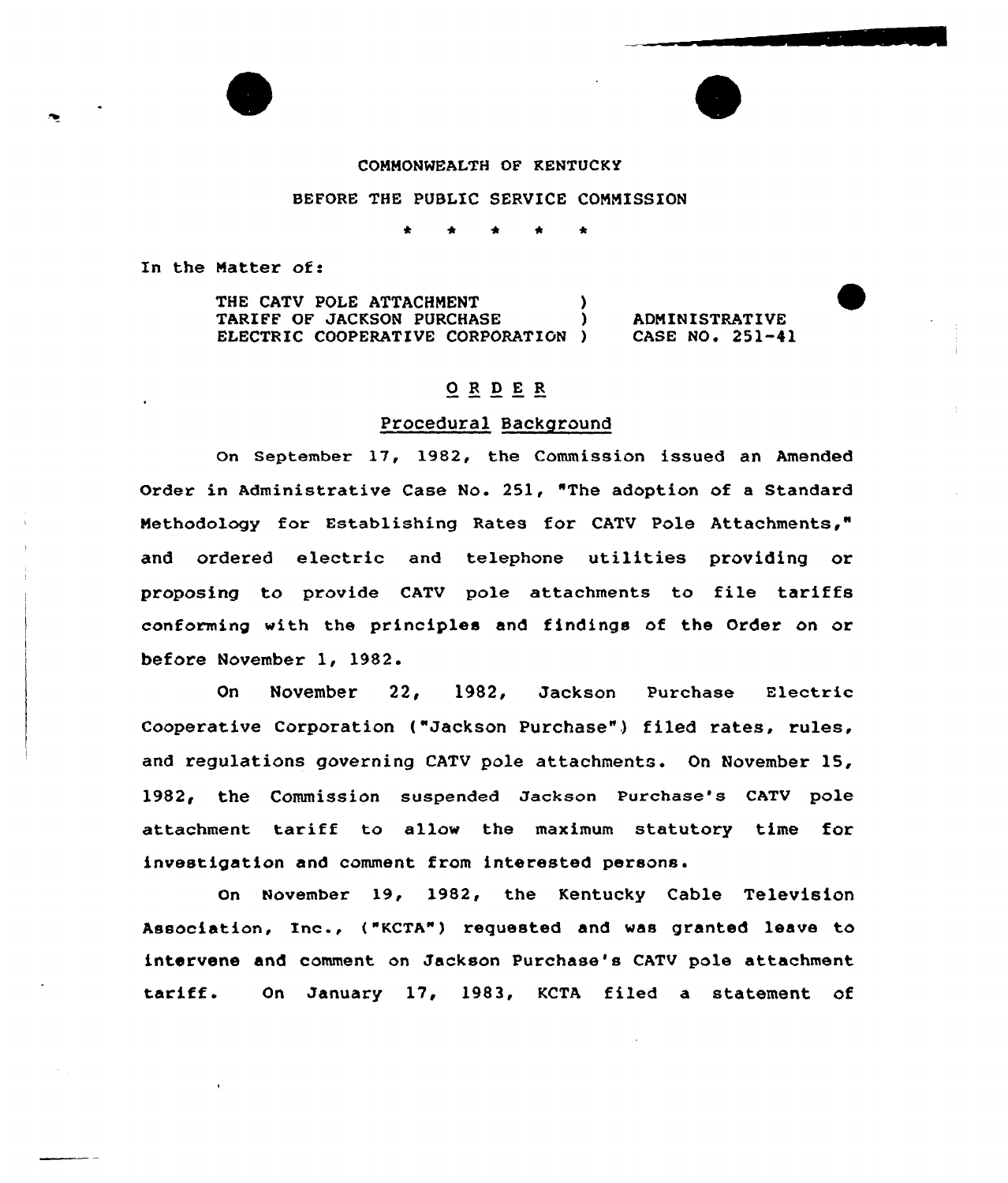

objections to various CATU pole attachment tariffs, but made no specific objections in the case of Jackson Purchase.

The Commission considers the matter of Jackson Purchase's CATV pole attachment tariff submitted for final determination.

## Findings

The Commission, having considered the evidence of record and being advised, is of the opinion and finds that:

l. Jackson Purchase's rules and regulations governing CATV pole attachments conform with the principles and findings of the commission's Amended Order in Administrative case No. 251, and should be approved, except as follows:

(a) On sheet  $10.0$ , the late payment provision should be the same as that applied to other commercial classes of service .

2. Jackson Purchase's ca1culation of its annual carrying cost should be modified to exclude interest expense as this is covered by the "cost of money" component and to include a "cost of money" component of 9.22 percent as allowed in Case No. 8544.

3. Jackson Purchase should be allowed to substitute 1982 Annual Report information to adjust its annual carrying charge, if the information is available and filed with the Commission.

4. Jackson Purchase's calculation of its pole attachment rates was based on investment over only the last 25 years. Therefore, Jackson Purchase's calculation should be modified to include fully embedded costs.

 $\overline{\mathbf{c}}$